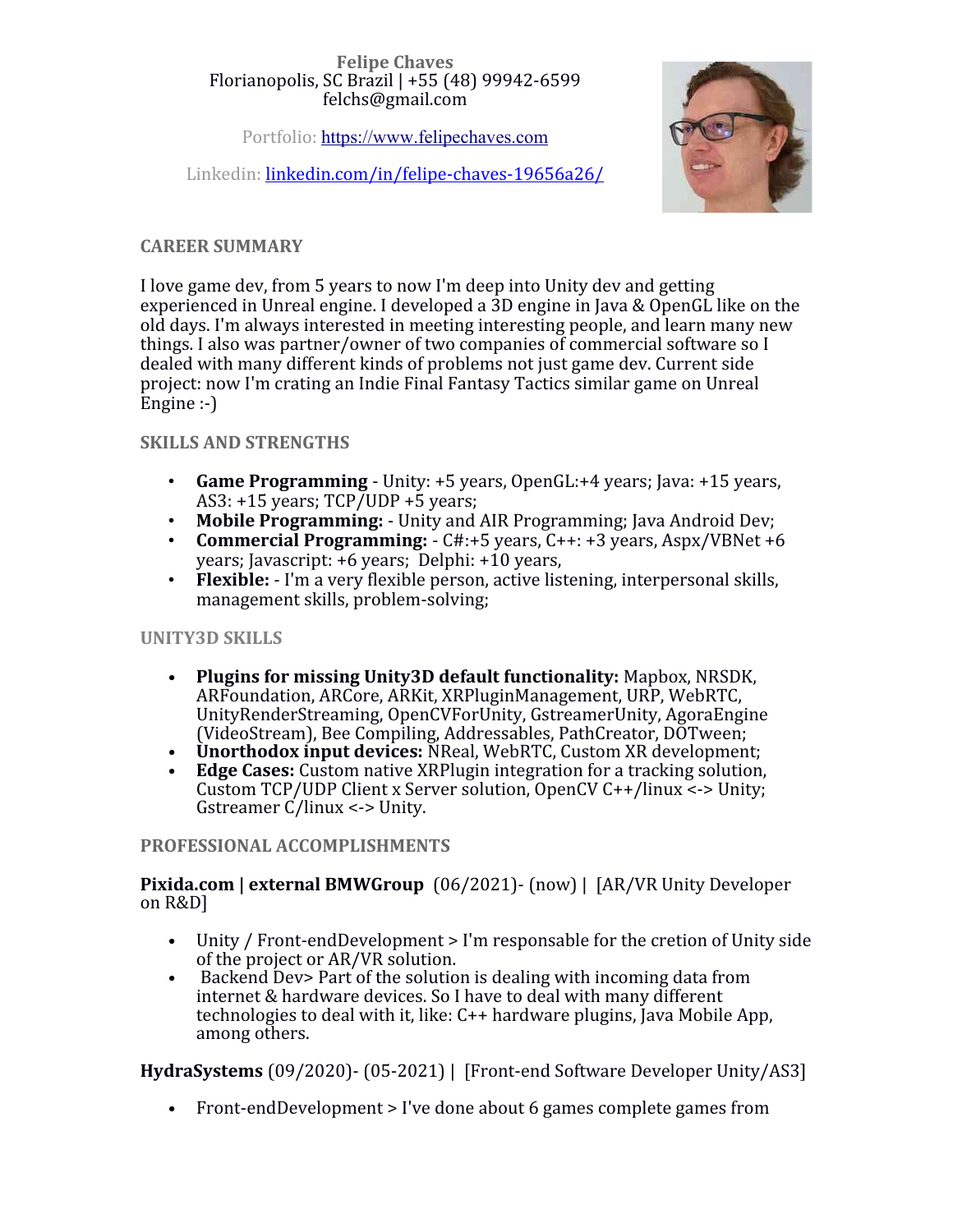09/2020 to 05/20212, games about the slot machine games, a product distribuited in United States.

- Also worked on bug solving and creation of about 30 games on an existing Unity platform.
- Worked in a AAA new slot machine game that is being created for US market.
- Also worked on Integration systems between Server x Client.

**ClubeFII.com.br** (01/2015)-(09/2020) | [Partner | Full Stack Software Engineer]

- ClubeFII > Website Administrative tool: [made in VBNet/SQLServer] for handling Big Data of Real Estate Funds and moderate action of clients and users of the system;
- ClubeFII > Website of ClubeFII.com, relating dynamic CSS/Javascript/HTML content as well as Aspx programming of the site. Algorithm development: Aspx, Javascript, HTML, CSS, VBNet, SQLServer, Highcharts Accomplishments 3: Server Side of ClubeFII.com, relating VBNet/SQLServer and azure managing; e-mail alerts management, account payments, etc...

**Megajogos.com.br** (07/2007)-(03/2020) Present [Unity | As3 | OpenGL]

- Accomplishment: (1 year) Proprietary 3D Physics Engine: <https://www.youtube.com/watch?v=R9Qf2uZG8x4>Accomplishment: (1 year) Online 2D and 3D Billiards Game: <https://www.megajogos.com.br/sinuca-3d-online>
- Accomplishment: (3 months) Iphone Games Framework Algorithm development: Objective-c, cocos2d, OpenGL ES
- Accomplishment: (6 months) Webtorneios Dominoes and Truco Mobile Games, including Mobile/Unity plataform, Client/Server developed in Java (Server) and C# (Unity): [https://play.google.com/store/apps/details?](https://play.google.com/store/apps/details?id=com.webtorneios.domino) [id=com.webtorneios.domino](https://play.google.com/store/apps/details?id=com.webtorneios.domino) [https://play.google.com/store/apps/details?](https://play.google.com/store/apps/details?id=com.fontec.webtorneios) [id=com.fontec.webtorneios](https://play.google.com/store/apps/details?id=com.fontec.webtorneios)
- Accomplishment: support Artificial Intelligence, and other support for many games within Megajogos Mobile platform developed in AS3 (Client) and (Java) Server: [https://play.google.com/store/apps/details?](https://play.google.com/store/apps/details) id=air.br.com.megajogos.mobile
- Accomplishment: support Artificial Intelligence, and other support for many games within Megajogos Mobile platform developed in AS3 (Client) and (Java) Server.
- Accomplishment: Generic Payment System supporting many plataforms and products inclusing internationalization.

**Infomed Systems** (01/2012)-(12/2019) [Partner | Full Stack Software Engineer]

- Accomplishment: Desktop Medical Software for Infection Control Disease (Brasil) Sold in more than 100 hospitals in Brasil
- Accomplshment: Visit to hospitals to give support to clients

**Forex/Stock Market** (01/2011)-(01/2017) [Partner | Full Stack Software Engineer]

• Accomplishment: (3 years) Forex/Stockmarket framework in METATRADER 4 and 5/ JNI / JAVA. Experience with Artificial Inteligence on trade marketing: Neural Networks, Classification, Clustering and Regression algorithms, Statistical modelling of financial time series.

**IEB.UFSC.BR** (01/2005)-(01/2007) [R&D]